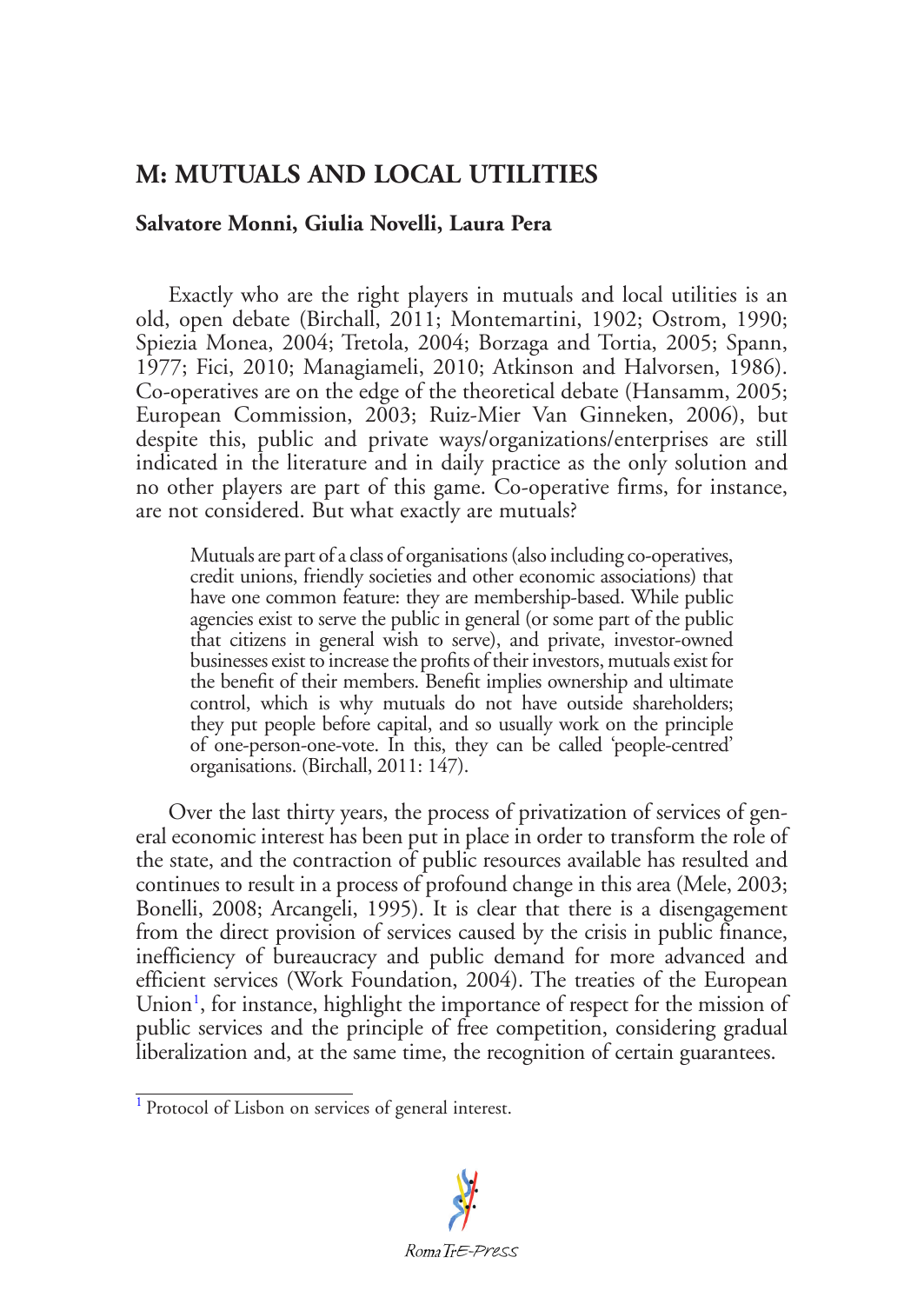The transition from a model of monopolistic management to a liberal model in which private companies and profit and non-profit organizations have free access to the market underlines an issue concerning the best type of ownership to choose (Arcangeli, 1995; Fici, 2010, Berry D.M., 1994). However, beside the public and private companies, there is a third player: the co-operative, which is discussed in the theoretical literature but is present in the market too, and the numbers show it.

Economics textbooks do not present this solution (see chapter *T: Textbooks*, in this publication) but co-operatives could be a more innovative answer than the traditional choice between public and private, one able to combine economic and social effectiveness. The theoretical debate regarding mutuals and local utilities has been raging for a long time. Some scholars, such as Montemartini (1902), have made a distinction between the Private and the 'Political Firm' (*Impresa politica* in Italian), and according to Montemartini's theory, political-firm policy is more effective than private-firm policy. The latter is by nature oriented to profit while, on the other hand, the 'politcal firm' has the efficient provision of public goods as its objective. Others scholars, including Robert Spann (1977), on the other hand, argue that private firms typically produce similar goods and services at a much lower cost than their public counterparts.

In 1990 the Nobel Prize winner Elinor Ostrom (Ostrom, 1990) suggested that under certain circumstances communities are able to govern public-utility services. Her research demonstrated that human communities have created a number of informal institutional bodies for regulating access to common resources that succeed in creating a stable balance between use and resource renewal.

The values of co-operation can be useful and effective tools in the participation of users in the choices of investment and development for which the costs and benefits, in the case of local public services, spread across the entire citizenry (Mori, Spinicci, Pellizzari, 2014; ECD, 1998).

The co-operative business model is present in numerous sectors of the economy, including public utility co-operatives in telecommunication, water, and electricity (ICA, 2011). The role of co-operatives in local public services has been analysed by numerous scholars (Bernardi, 2009; Hansmann, 2005; Ruiz-Mier and Van Ginneken, 2006), who have outlined the conditions of existence. Analysis by Hansmann (2005) underlines how a co-operative can reduce the transaction costs associated with the production of a service by aligning the interests of the enterprise with users' interests. He also highlights how the conditions of homogeneity of preferences and the long-term perspective for investing in a particular community can lay the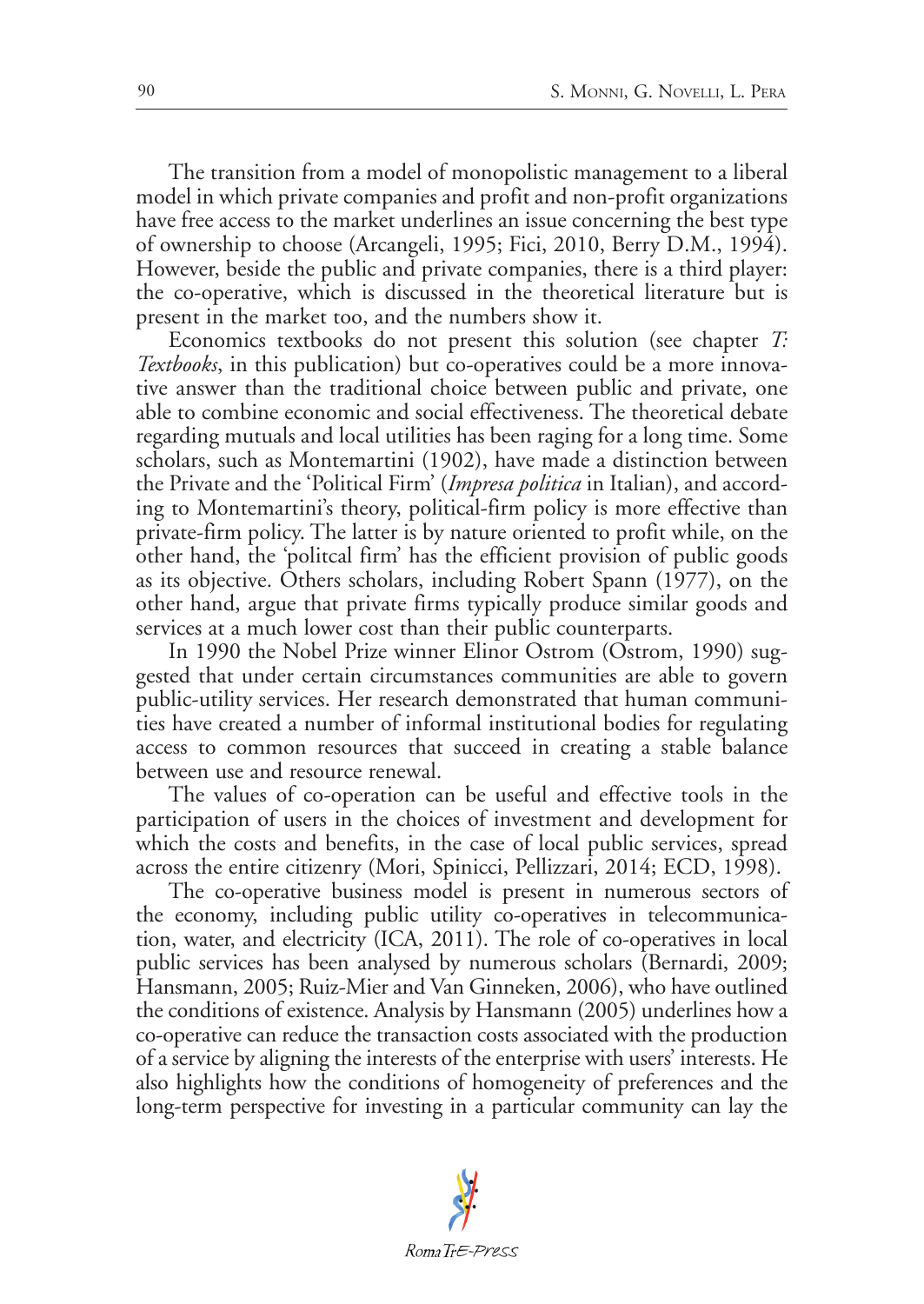groundwork for direct management by the users of the service.

In the European Union, the Green Paper on Services of General Interest (European Commission, 2003) indicated that the winning formula of user co-operative entrepreneurship is close to the supply and demand that facilitates the appreciation and the satisfaction of service users. Ruiz-Mier and Van Ginneken (2006) propose consumer co-operative as an alternative institutional model to the management and ownership of public utilities. Many scholars (Borzaga and Tortia, 2005; Mill, 1848; Mori, 2008; Berry, 1994) who have dealt with co-operative firms have focused their attention on the significant positive impact that the co-operative itself produces. Besides the supply of services or goods, besides the business in itself, co-operative firms, the real ones, support communities with contributions other than the mere economic ones (Bernardi, 2007). These are positive externalities and result from the democratic principle that inspires governance and from the goals and shared values of the members and proximity to the local communities (Smith, 2001).

Energy is one of the most important public utilities and the energy sector is at the centre of many theoretical contributions, let alone of a fierce competition between state and private giants. The debate on the role of co-operatives in public utilities and the energy sector is very timely. The first series of hydroelectric co-operatives were created in the early 20th century in Northern Italy and Austria with the aim of supplying services which neither the public nor the private sector could provide (Bernardi, 2009). The supply of electricity to small villages in the Alps at the beginning of the century was a market failure but it was actually not that difficult for small communities to set up a small hydropower plant owned and run by its members. They survived in very good health and there are 34 of them today in Italy (Di Gaspare *et al*., 2006). Originally, technology and market failure made collective ownership the only feasible alternative. Today, it is clearly possible to buy electricity from private or public suppliers, nevertheless, those co-operatives still exist. This suggests that social and idealistic reasons are today stronger than economic reasons as a motivating factor for joining an electric co-operative.

Over the last few years, successful projects in the renewable energy sector have been typically managed by co-operatives because these projects are based on the positive involvement of the community (Subbarao and Lloyd, 2011). The spillover of mutual ownership is not only of an economic nature. Ownership and participation in the management of local services is an opportunity to foster social ties and build lost community relations.

An interesting case is that of 'Community Energy'. It is a British community-based initiative for energy production from renewables. It is an important experience in the electric sector because it focuses on electric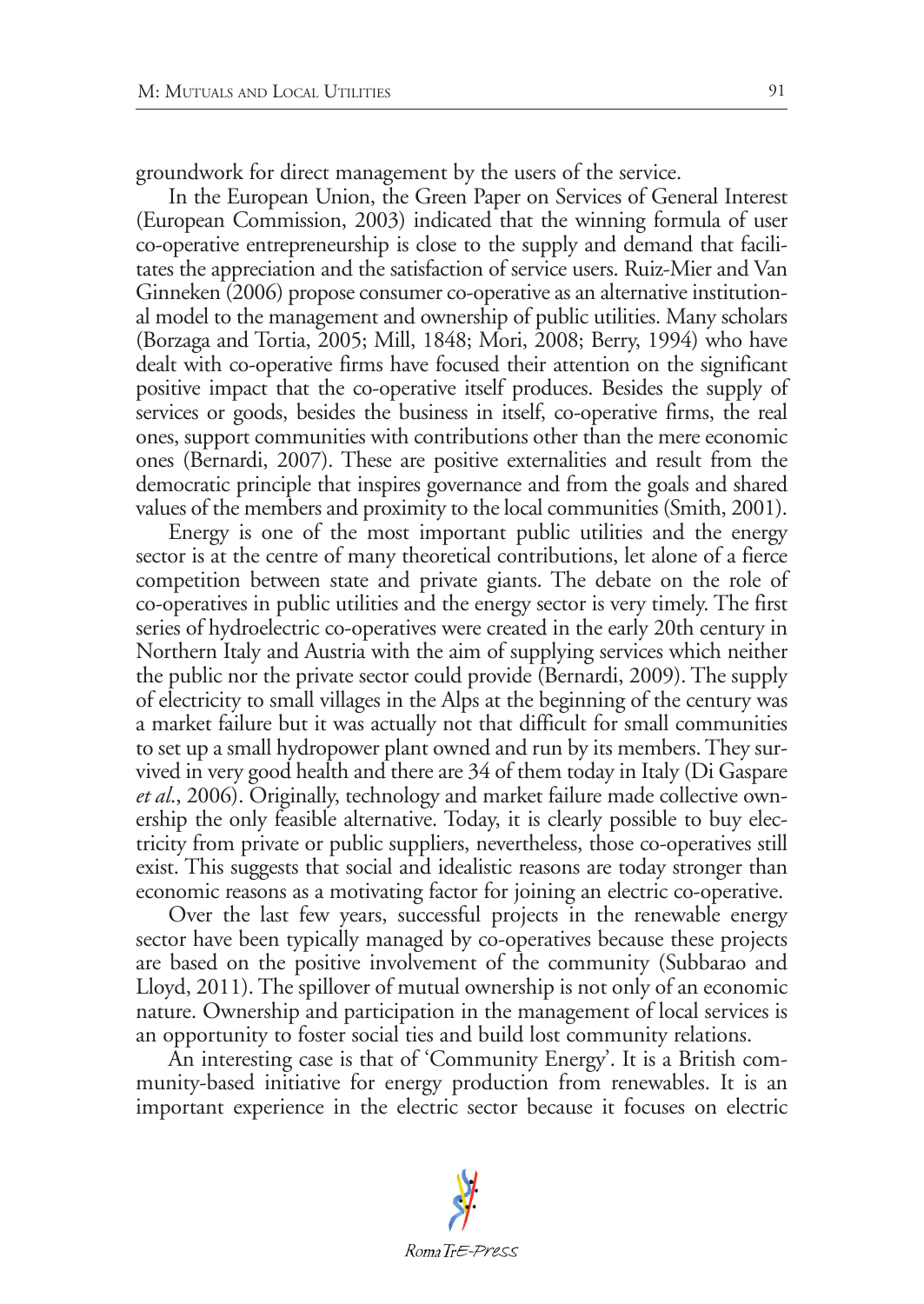<span id="page-3-2"></span>energy that can be run by or for local people and is still able to provide them with direct beneficial outcomes (Walker and Simcock, [2](#page-3-0)012)<sup>2</sup>. More recently co-operatives have been created to promote the use of renewable energy, most notably in Canada, the US, the UK, Denmark and Germany. In order to promote the adoption of renewable energy, the co-operatives have to seek to influence the behaviour of their members so that they switch from the use of traditional fossil energy to renewable energy (Viardot, 2013).

<span id="page-3-3"></span>Co-operatives are committed to creating projects for energy production from renewables (Jacobs, 2010). In December 2013, the European federation of groups and co-operatives of citizens for renewable energy (Renewable Energy Source COOPerative, RESCOOP)[3](#page-3-1) was established under Belgian national law with a European scope. This legal act is a key issue in further developing the activities of the European federation and constitutes a base for building a strong European renewable energy co-operative alliance.

Co-operatives Europe, representative body of European co-operative enterprises, underlines how all co-operatives, combining economic and social purposes, are linked by the definition of the concept of services of general interest (Co-operatives Europe, 2008). This connection is clear because there are several co-operatives that provide, directly or otherwise, different public services and are important actors in this sector (Co-operative Europe, 2008). The co-operative business model is present in public utilities and especially in the energy sector as shown by its presence in Europe and the U.S.A.

| <b>COUNTRY</b>                   | U.K.                 | <b>GERMANY</b> | <b>ITALY</b> | U.S.A                             |
|----------------------------------|----------------------|----------------|--------------|-----------------------------------|
| Number of Co-operatives          | 15<br>(large co-ops) | 776            | 77           | 900                               |
| Number of Users                  | 300,000              |                | 300.000      | 42 million in 47<br><b>States</b> |
| Number of Members                | 30.000               | 200.000        | 40.000       |                                   |
| Turnover                         |                      | 1.200.000      |              |                                   |
| Energy from renewable<br>sources |                      |                |              | 11% of energy<br>produced         |

*Table 1 – Energy Co-operatives*

Source: Our Data Processing – UK Co-operatives UK; Germany DGRV Die Genossenschaften, is both the apex and auditing association of the German co-operative organization; Italy Confcooperative Federconsumo; U.S.A. NRECA (National Rural Electric Co-operative Association). 2013 figures

<span id="page-3-0"></span><sup>&</sup>lt;sup>[2](#page-3-2)</sup> There are about 500 Community Energy in the U.K. (Walker and Simcock, 2012).  $\frac{3}{3}$  $\frac{3}{3}$  $\frac{3}{3}$  [<www.rescoop.eu](www.rescoop.eu)> [accessed on 25 Mar. 2016].

<span id="page-3-1"></span>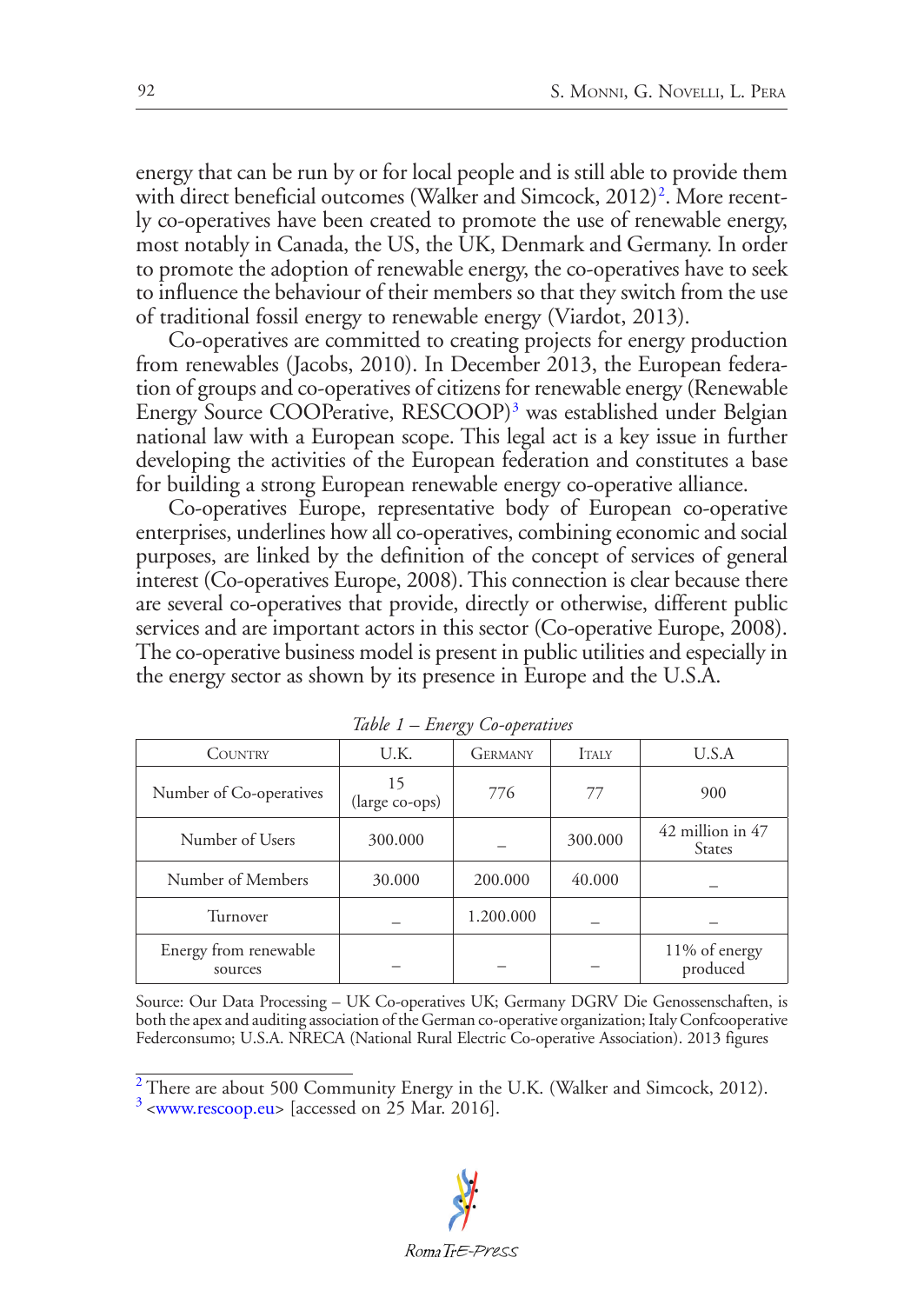In the U.S.A. co-operatives have helped to increase the electrification process in rural areas where profit companies do not gain economic advantage from operating; in these areas, the request for electric energy was lower but at the same time more diversified than in urban areas (Cooper, 2008). In rural areas, electric services were inadequate during the early years of the 20th century (Lowery, 2010). In 1933 the Tennessee Valley Authority (TVA), which represents the first federal operation in the rural electrification sector, was created. Citizens and farmers began to organize and create the first co-operatives in order to build electric dams (Lowery, 2010). Today over 900 mainly rural energy co-operatives own 40% of the national power lines and provide light and power to 42 million people in 47 states, and 11% of the power supplied is from renewable energy sources. Most of these energy co-operatives are members of Touchstone Energy, a co-operative federation founded in 1998 (Co-operatives UK, 2011). The importance of these numbers explains the reason for the foundation of NRECA, the National Rural Electric Co-operative Association. NRECA is a national service organization dedicated to representing the national interests of co-operative electric utilities and the consumers they serve. Founded in 1942, NRECA was organized specifically to overcome World War II shortages of electric construction materials, obtain insurance coverage for newly constructed rural electric co-operatives, and mitigate wholesale power problems<sup>4</sup>.

<span id="page-4-2"></span>In Europe, co-operatives have appeared more recently and have different features; energy co-operatives are for the most part involved in producing electricity from renewable sources. German energy co-operatives experienced a recent boom (Klemish Maron, 2010). Between 2008 and 2012, the number of officially registered co-operatives in this field increased from fewer than 100 to more than 750 companies (Muller and Holstenkamp, 2013). These are engaged in producing electricity from renewable sources, typically using solar PV or biomass. They are embedded in a particular community with a small membership (usually fewer than 100) and, based on the German feed-in tariff, make most of their revenue from selling electricity. Some co-operatives also run heat grids or are engaged in trade with electricity from renewable resources.

<span id="page-4-3"></span>In Britain the last annual reports published by Co-operatives  $UK<sup>5</sup>$  $UK<sup>5</sup>$  $UK<sup>5</sup>$ show that there is a strong and increasing awareness of environmental issues and people in the community are coming together to create projects that produce renewable energy. According to Co-operatives UK data,

<span id="page-4-0"></span><sup>&</sup>lt;sup>[4](#page-4-2)</sup> Data from NRECA.

<span id="page-4-1"></span>[<sup>5</sup>](#page-4-3) Co-operatives U.K., 'Cooperative Review', the document published annually on the co-operative sector in the United Kingdom.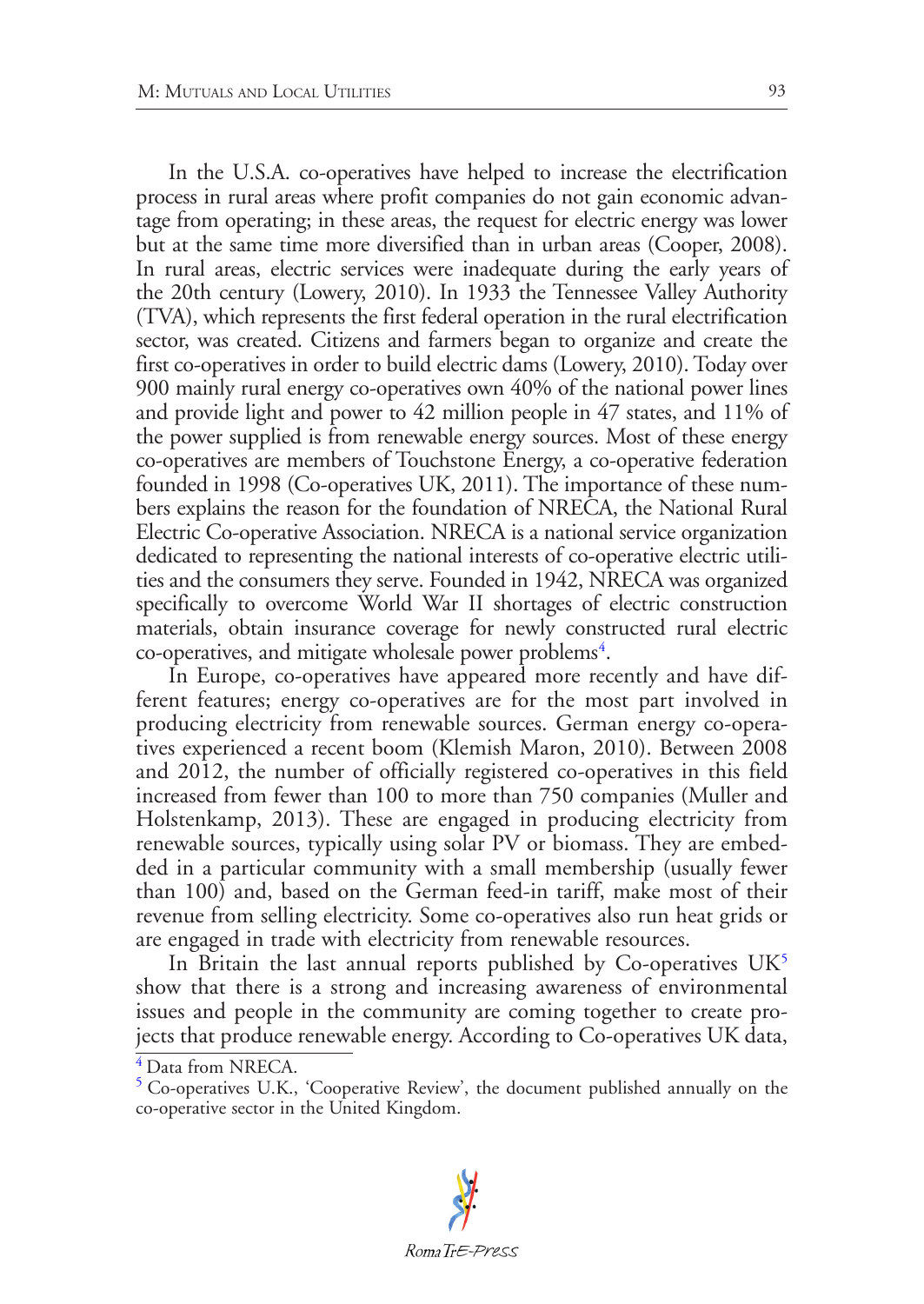there are 15 co-operatives that supply electricity and gas and ten of these belong to Energy4all.

<span id="page-5-2"></span>In Italy there is already a strong presence of the co-operative movement in the electricity sector and we should expect a growing phenomenon in the future. Along with traditional and historical electric co-operatives, a number of very small co-operative producers in the field of photovoltaic and similar technologies are springing up (Spinicci, 2011). Data reported by the Italian Authority for Electricity and Gas<sup>6</sup> in 2013, have identified 77 co-operatives in the energy sector, producing 400 million KWh, with 40,000 members. In Italy these co-operatives are principally limited to a specific geographical area, Alto Adige, where the most important case is the Co-operatives Raiffeisen Federation of South Tyrol with 60 energy co-operatives<sup>[7](#page-5-1)</sup>. This is a kind of community business where service is one of the most important components but it is not the only one, and production for the market and creation of value for the community are also very important elements (Di Gaspare *et al*., 2006).

<span id="page-5-3"></span>These data confirm the presence of co-operatives on the market, but, are they also economically efficient? Unfortunately we do not have data on this and so we have analysed some cases in various countries. In all of these, the co-operative energy price is lower than the market price. This confirms that co-operatives could be an efficient alternative and a competitive actor.





Source: Our Data Processing – U.S.A source EIA (Energy Information Administration), England source Co-operative Energy and Gov.UK, Germany source Greenpeace Energy and Federal Association of Energy and Water Industries), Italy Raiffeisen Verband Federation and AEEG

<span id="page-5-1"></span>[<sup>7</sup>](#page-5-3) Reiffesisen Verband Federation website.



<span id="page-5-0"></span> $^6$  $^6$  Consultation document for the formation of measures following the AEEG ARG/Elt  $\,$ 143/09 resolution.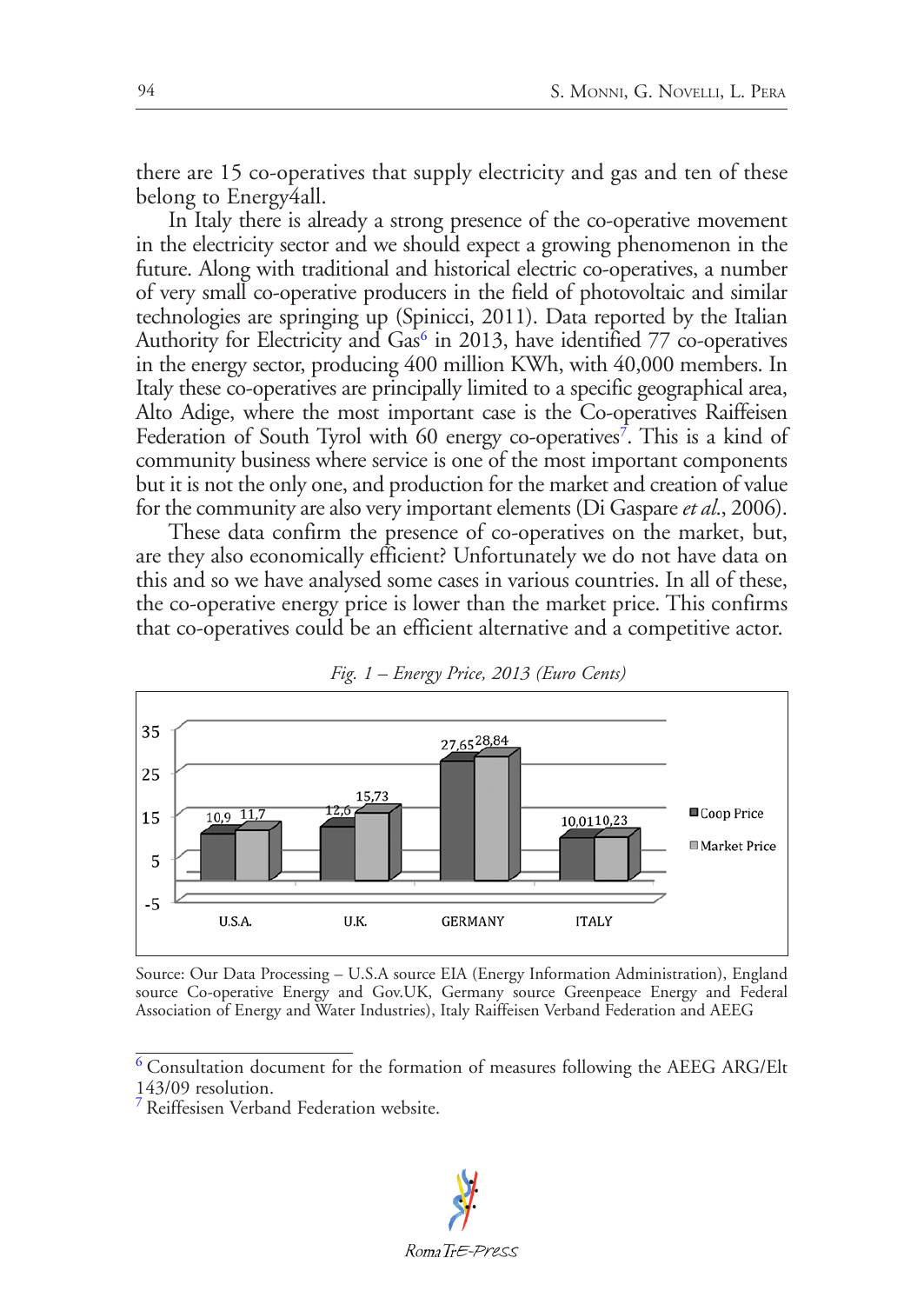It is increasingly difficult for local authorities or states to set up public utilities in both Western nations and developing countries. This could be an additional reason for co-operatives to take initiatives at least at local level in providing services to communities. There may be an economic reason for supporting these programmes, but, above all, there could also be a social reason for doing so.

## **References**

- AEEG, (2009), Orientamento dell'Autorità dell'energia Elettrica e il Gas per la regolamentazione delle co-operative elettriche nell'ambito del mercato elettrico liberalizzato, DCO 31/09.
- Arcangeli R., (1995), *Economia e gestione delle imprese di servizi pubblici*, Padova: CEDAM.
- Atkinson S.E., Halvorsen R., (1986), 'The relative efficiency of public and private firms in a regulated environment: The case of U.S. electric utilities', *Journal of Public Economics*, 29(3), April 1986, pp. 281-294.
- Berry D.M., (1994), 'Private Ownership Form and Productive Efficiency: Electric Co-operatives versus Investor-Owned Utilities,' *Journal of Regulatory Economics*, 6, pp. 399-420.
- Bernardi A., (2007), 'The Co-operative Difference. Economic, organizational and policy issues,' *International journal of co-operative management - IJCM*, 3(2), pp. 11-23.
- Bernardi A., (2009), 'Le trasformazioni organizzative,' in A. Accornero, T. Treu, *La grande trasformazione nel settore elettrico. Le relazioni industriali in Enel e nelle aziende locali (1987-2007)*, Milano: FrancoAngeli, pp. 23-87.
- Birchall J., (2011), 'The Big Society and the 'Mutualisation' of Public Services: A Critical Commentary,' *The Political Quarterly*, 82, pp. 145-157.
- Bonelli E., (2008), *Amministrazione governante e servizi pubblici locali*, Torino: Giappichelli.
- Borzaga C., Tortia E., (2005), 'Dalla Cooperazione mutualistica alla cooperazione per la produzione di beni di interesse collettivo,' in E. Mazzoli, S. Zamagni, eds., *Verso una nuova teoria economica della cooperazione*, Bologna: il Mulino.
- Cooper J., (2008), 'Electric Co-operatives: From New Deal to Bad Deal?,' *Harvard Journal on Legislation*, 45(2), pp. 335-375.
- Co-operatives Europe, (2008), *Les services d'intérêt général, y compris les services sociaux d'intérêt général: un nouvel engagement européen*, 14 janvier 2008.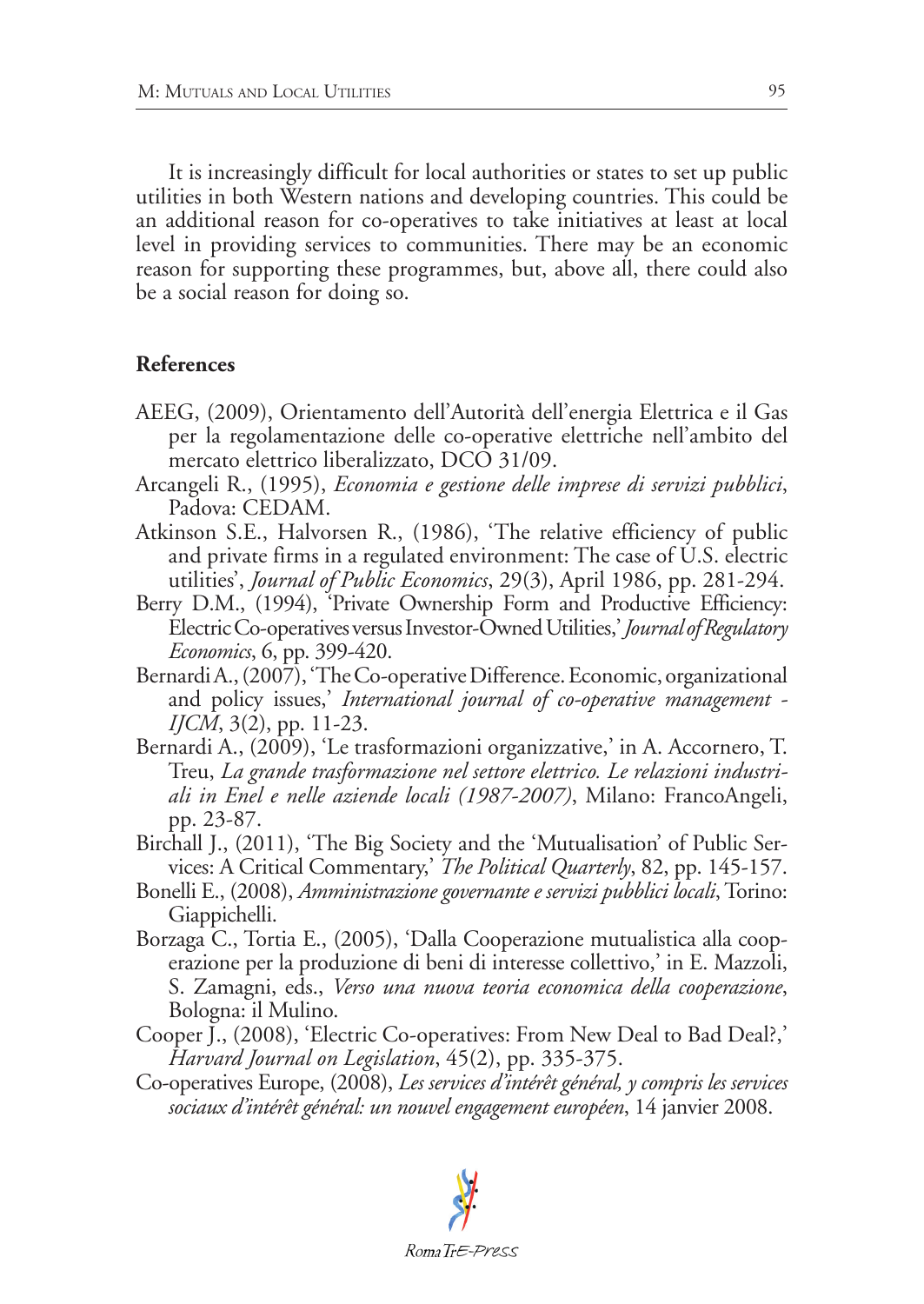- Co-operatives UK, 'Cooperative Review,' the document published annually photographing the co-operative sector in United Kingdom.
- Co-operatives UK, (2011), *A co-operative Green economy 'New solution for energy and sustainable social justice'*.
- Di Gaspare G., Dell'Oste E.F., Williams W., (2006), *Libro Bianco su cooperazione e autoproduzione elettrica in Italia*, Roma: Elabora.
- Co-operatives UK, (2012), *Annual Report and Financial Statements 2012*.
- European Commission, (2003), *Green Paper on Services of General Interest*, Bruxelles.
- European Commission, (2007), *Treaty of Lisbon and it's Protocol on Services of General Interest*, Bruxelles.
- Fici L., (2010), *I servizi pubblici locali: un modello di governance multidimensionale. I risultati di una ricerca empirica*, Milano: FrancoAngeli.
- Hansmann H., (2005), *La proprietà d'impresa*, Bologna: il Mulino.
- ICA, (2011), *What is a Co-op?*, available at: [<http://www.ica.co-op/al-ica/](http://www.ica.co-op/al-ica/)> [accessed on 9 Aug. 2011].
- Jacobs M., (2010), *The Co-operative movement in the energy sector: Some thoughts*, paper dated 21 November 2010.
- Klemisch H., Maron H*.*, (2010), 'Genossenschaftliche Losungsansatze zu Sicherung der kommunalen Daseinsvorsorge,' *Zeitschrift fur gesamte Genossenschaftswesen*, 1.
- Lowery M., (2010), 'On the Shoulders of Giants,' *Management Quarterly*, Spring 2010, pp. 4-14.
- Managiameli S., ed, (2008), *I servizi pubblici locali*, Torino: Giappichelli.
- Mele R., (2003), *Economia e gestione delle imprese di pubblici servizi tra regolamentazione e mercato*, Padova: CEDAM.
- Mill J.S., (1848), *Principles of Political Economy*, London: Longmans, Green and Co.
- Montemartini G., (1902), *La municipalizzazione dei pubblici servigi*, Milano: Società editrice libraria.
- Mori P.A, (2008), *Economia della cooperazione e del non-profit*, Roma: Carocci Editore.
- Mori P.A., Spinicci F., Pellizzari S., (2014), *La terza via per i servizi pubblici locali: Potenzialità e limiti delle co-operative di utenza*, Euricse Research Report no. 011-15.
- Muller J., Holstenkamp L., (2013), *Zum Stand von Energiegenossenschaften in Deutschland. Ein statisticher Uberblick zum 31.12. 2012*, Luneburg: Leuphana Universität.
- OECD, (1998), Organization for Economic Co-operation and Development, *21st Century Technologies. Promise and Perils of a Dynamic Future*, OECD, Paris.